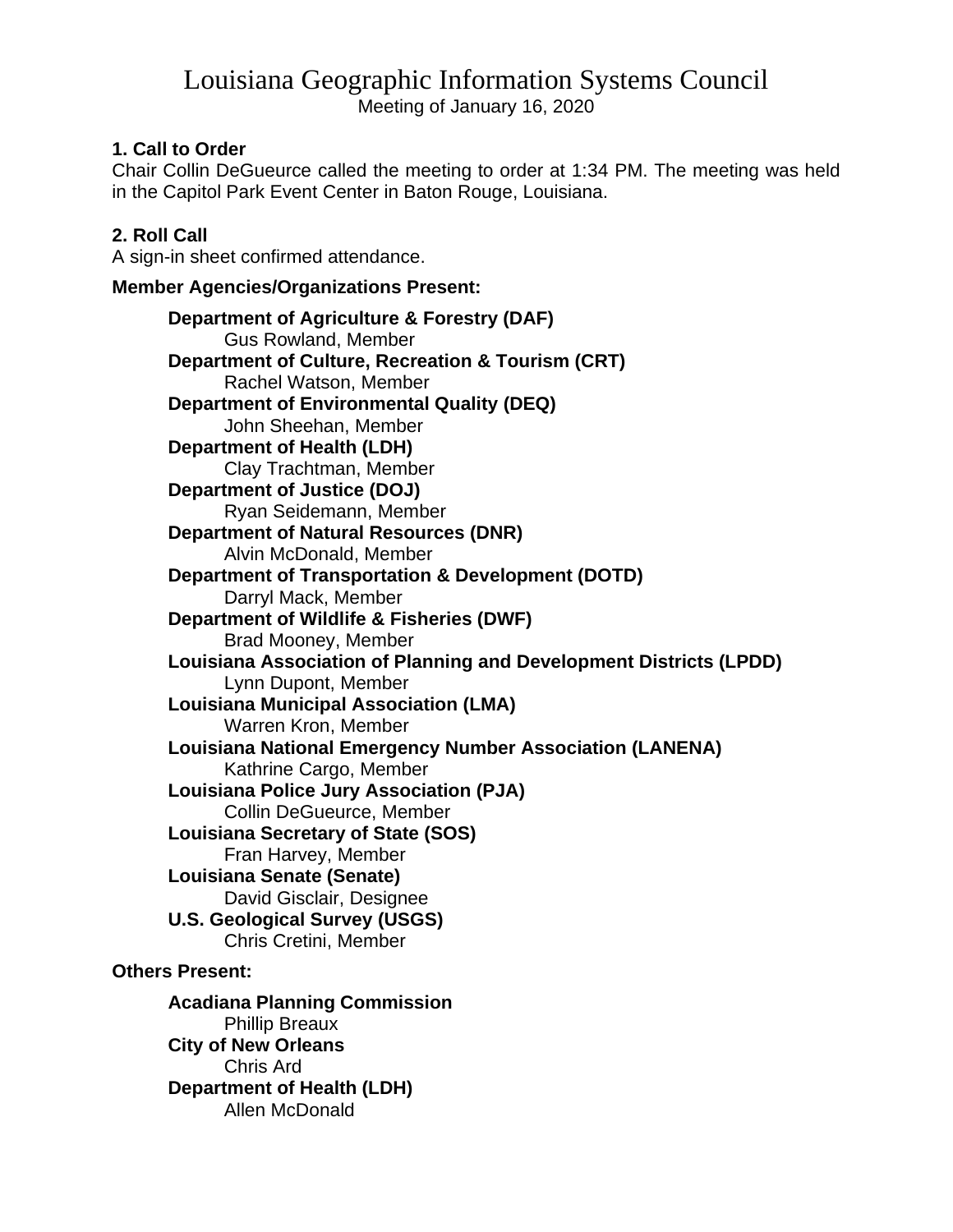#### **Department of Natural Resources (DNR)** Michael Hankel **Infascination, L.L.C.** Tre King **Richland Parish** Garth Sullivan **South Central Planning & Development Commission** John Manning

### **3. Approval of Minutes**

The December minutes were approved with edits. Warren Kron (LMA) moved for the approval of the minutes with a second by David Gisclair (Senate) and unanimous approval. The December Digital Data Committee minutes were approved without edits on a motion by Kathrine Cargo (LANENA), a second by David Gisclair (Senate), and unanimous approval.

#### **4. Chair's Report:**

Chair Collin DeGueurce (PJA) issued his closing chair's report by thanking the members for their support throughout the year and reminding the membership of the upcoming election for new officers.

#### **5. Presentation:**

Tre King, Infascination, L.L.C., presented "AWS Cloud Services and Security for GIS."

#### **6. Annual Election of Officers**

Chair Collin DeGueurce (PJA) opened the nominations for Vice Chair. Rachel Watson (CRT) was the only nomination put forward for the Vice Chair position. Kathrine Cargo (LANENA) moved and David Gisclair (Senate) seconded for the closing of nominations for Vice Chair. The vote was unanimous and, without opposition, Rachel Watson (CRT) was elected Vice Chair. Following the Vice Chair election, Chair Collin DeGueurce (PJA) opened nominations for Chair. Kathrine Cargo (LANENA) was the only nomination put forward for the Chair position. David Gisclair (Senate) moved and Lynn Dupont (PDD) seconded for the closing of nominations for Chair. The vote was unanimous and, without opposition, Kathrine Cargo was elected Chair.

#### **7. Old Business:**

Chris Cretini (USGS) provided updates on data acquisition projects by the United States. Western extent of Lake Borgne to Port Fourchon LiDAR will be collected (approximately 24,000 mi<sup>2</sup>) in the fall. Kathrine Cargo (LANENA), Lynn Dupont (PDD), John Sheehan (DEQ), and David Gisclair (Senate) also participated in this discussion. Warren Kron (LMA) provided a brief update on the Digital Data Committee. Mr. Kron (LMA) noted that the Committee now has a wiki site: lgisc.org/wiki that contains some of the roadway schema that the Committee has been working on.

#### **8. New Business**:

Vice Chair Kathrine Cargo (LANENA) informed the Council that she has been discussing the uniform use of data across multiple datasets. Lynn Dupont (PDD) and Ms. Cargo (LANENA) provided a brief report on upcoming social events and Ms. Cargo